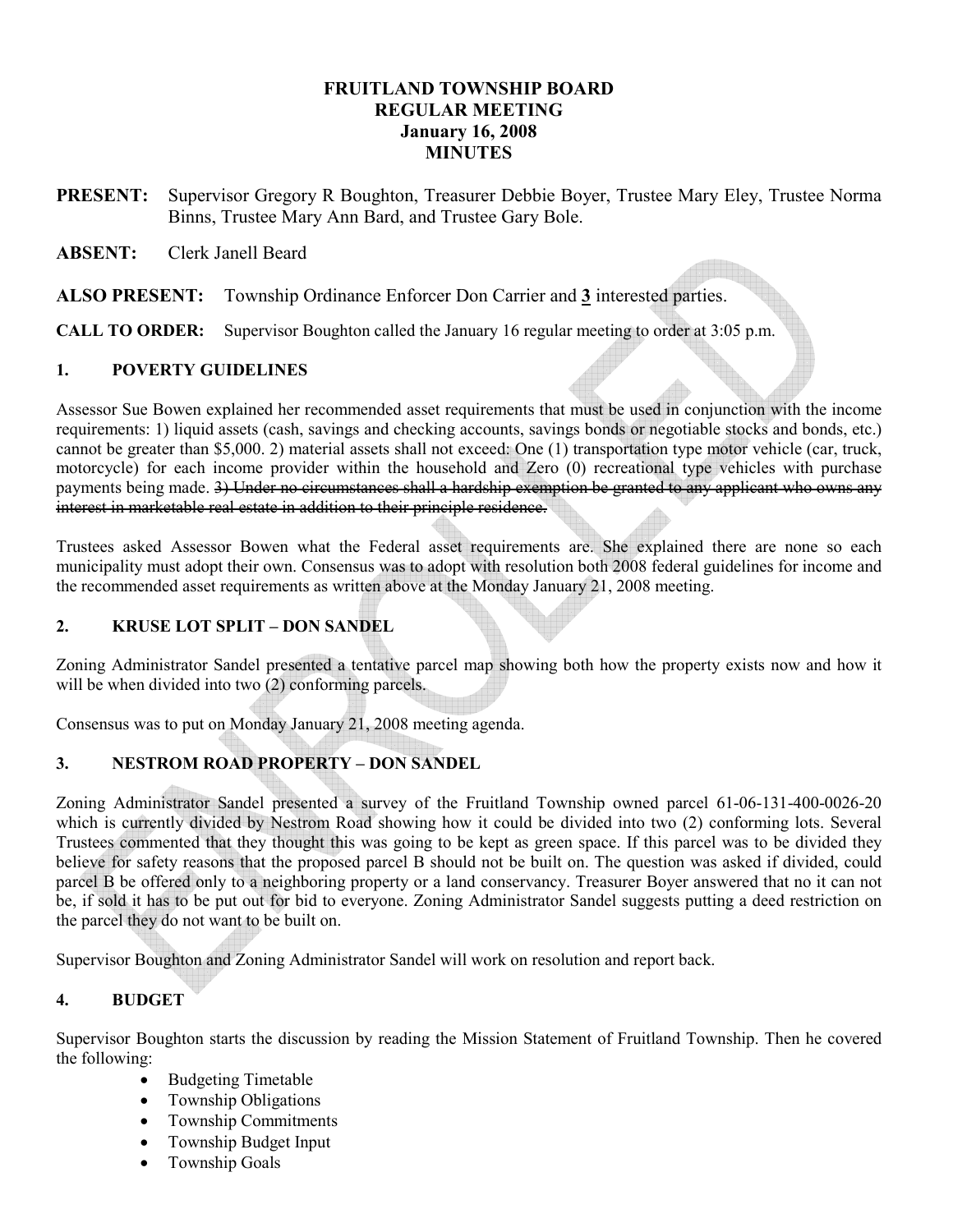## FRUITLAND TOWNSHIP BOARD JANUARY 16, 2008 REGULAR MEETING MINUTES Page 2

• Department Revenues & Expenditures

Supervisor Boughton will take comments made during discussion under advisement.

## 5. ORDINANCE VIOLATION REPORT:

Don Carrier, Ordinance Enforcer reported eleven (11) new cases and seven (7) cases closed.

- a. 5674 Whitehall Road, Ordinance Enforcer Carrier reported that the cars are cleaned up. He advised the owner that there could be two or three licensed/insured customer cars left outside overnight if necessary.
- b. 6239 Durham Road, Ordinance Enforcer Carrier reported that he has spoke with the homeowner and has given him two (2) weeks to clean up the yard including vehicles in the backyard.

### 6. MUSKEGON COUNTY ROAD COMMISSION

- Brine Request Consensus is to request no brining of Private Streets, specify what we want to be full brined and sport brined. Put on Monday January 21, 2008 agenda.
- Ordinance for parking at Duck Lake Channel Proposed language has been provided.
- Simonelli North of Duck Lake Road Attorney Eklund has responded.
- Nestrom North of River Licensed Closure Zoning Administrator Sandel is working on this, the property owners need to request this from the Muskegon County Road Commission with specific language.

## 7. LAKEWOOD LOTS

- Carol Costello donating property
- Don Scurio waiting to see if the property is buildable Zoning Administrator Sandel to respond
- Versey Beacham wants to sell property to the township for \$700.00-\$900.00 (6) lots
- Lenoard Zaug want to buy property from the township

## 8. ED PULASKI – MILEAGE REQUEST

Supervisor Boughton states the current policy states employees are reimbursed and Ed is an employee – Trustee Eley and Trustee Bard signed for payment.

## 9. TRUSTEE BILL REVIEW SCHEDULE

Trustees all ok with dates except January needs to be changed to February. If a trustee can not make it they will make arrangement with one of the others.

# 10. POLICIES & PROCEDURES MANUAL

Treasurer Boyer and Trustee Binns met; however, more time is necessary to work on, they will meet again this month. The existing manual is very generic, updated needs to be more specific.

## 11. AUDITOR

Two bids (2) have been received. Put on Monday January 21, 2008 meeting agenda.

## 12. FURNACE – COMMUNITY BUILDING

Three (3) estimates received. Recording Secretary Garvey will review and make recommendation for Monday nights meeting.